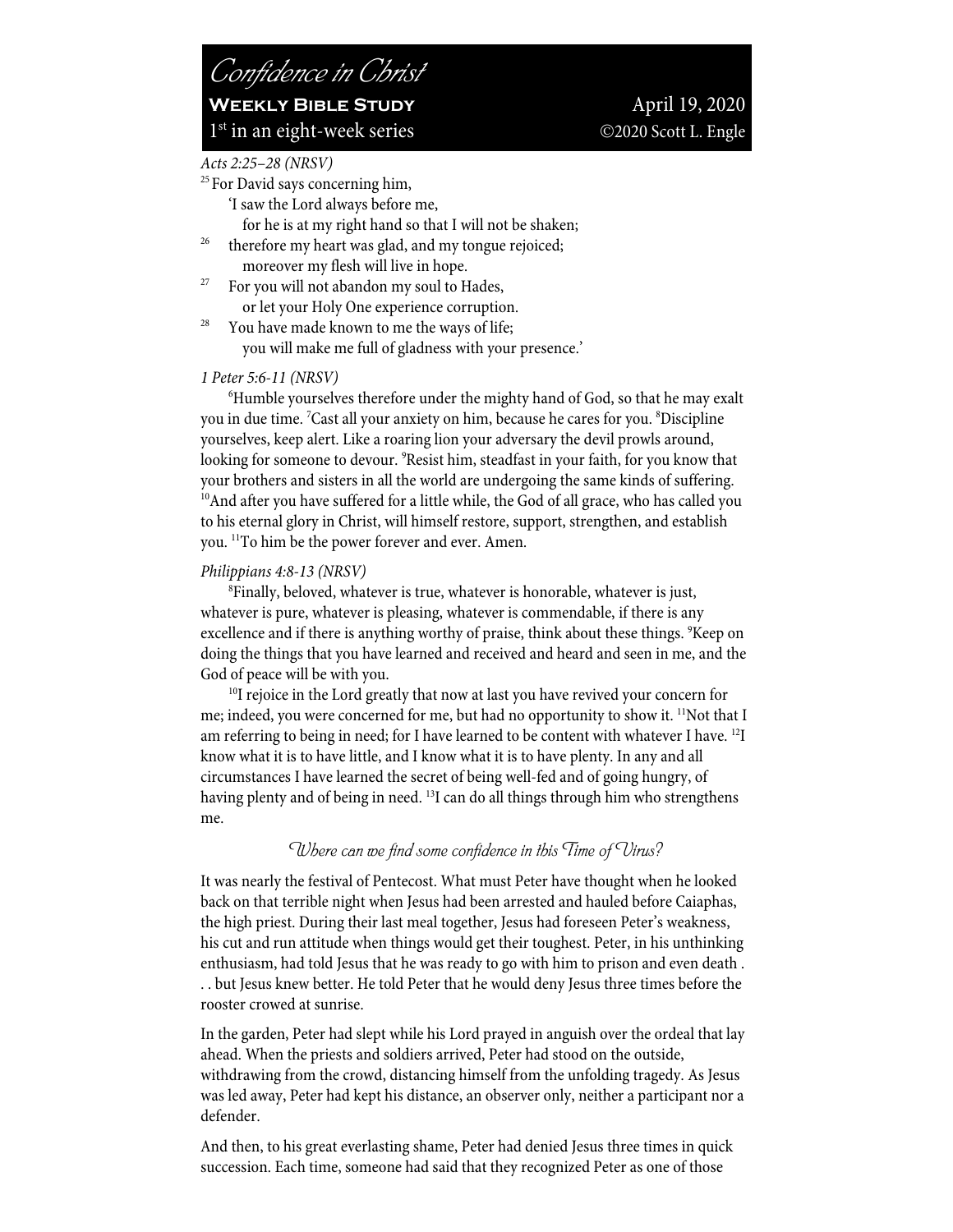who had been following Jesus. Each time, Peter quickly and vehemently denied it. And he had wept bitterly over his weakness and his shame. Great rivers of tears had flowed in those early morning hours. But they hadn't helped. He had just walked away and stayed away until the women had come to find him on Sunday morning with their astonishing story of angels and an empty tomb.<sup>1</sup>

Now, despite Jesus' resurrection and ascension, Peter's guilt and shame remained with him. In Jerusalem, he sat with the other believers waiting for . . . well, he wasn't sure, but Jesus had promised that there was yet more to come.

Suddenly, God, in the person of the Holy Spirit, was present with them, empowering and strengthening them all. Peter felt himself moved and when some of the gathered crowd began to accuse the believers of drunkenness, he rose to speak. The world would never be the same.

## *Where did that come from?*

Surely, many in the crowd drawn by the commotion that Pentecost morning knew all about Jesus, his arrest, trial, and crucifixion. And they had undoubtedly heard the claims and rumors about Jesus' having been resurrected. How could they not have heard? Two decades later, Paul would repeat the early claim that 500 people had seen Jesus post-resurrection (see 1 Corinthians 15). And, at least some in the crowd would have known that Peter was a fisherman from Galilee, one of those rustic rural types, perhaps illiterate and uneducated. And it is even possible that some had heard stories of Peter's denial of Jesus. It is doubtful that the three people who confronted Peter would have kept those stories to themselves. It wasn't every day that a self-professed Messiah was put on trial by Caiaphas and Pilate.

So, it isn't hard to imagine the shock and awe on the faces in the crowd, as Peter rose to speak. This fisherman was telling them that the believers were certainly not drunk. Rather, the long-awaited Day of the Lord had arrived, as promised by God through Joel and the prophets. And not only did Peter make the seemingly silly claim that the Day of the Lord had arrived,<sup>2</sup> he proceeded to claim that his fellow Jews had killed God's Messiah: "this man . . . you crucified and killed . . . Lord and Messiah, this Jesus whom you crucified."

I wonder which part of Peter's sermon drew the strongest reaction from the crowd. His claim that Jesus, who had been humiliatingly crucified, was Messiah and had been resurrected by God, or his charge that Jesus' blood was on the crowd's hands. The onlookers had to be standing there in slack-jawed amazement. They had never witnessed anything like it in all their lives. Surely they asked themselves, "Where did *that* come from?" They would soon learn.

God. Jesus. The Holy Spirit. What else could explain the transformation of Peter? Nothing would be the same and that meant Peter too. He spoke the truth, God's truth, with a confident boldness. The Spirit of Christ now dwelt in him and the Spirit dwells in every believer, even today.

### *"Cast all your anxiety on him"*

Anxiety has always been part of the human condition. With the onset of this new virus, there is an overabundance of anxiety, even fear. In Peter's day, people were no less anxious and stressed out than we are now, even when times were good – much less when they were bad.

<sup>&</sup>lt;sup>1</sup>In Luke's account, Peter disappears from the narrative after his three-time denial of Jesus. He is not mentioned in any of Friday's events and doesn't reappear in the narrative until Sunday. 2 For the Jews of Jesus day, the Day of the Lord was to be the BIG day, when God put the world right, raised all the dead, showed the world that the Jews had been right all along, and ushered in his kingdom to be ruled by God's Messiah. But on that Pentecost morning, the world looked nothing like that. It was just another Festival day in a long line of such days.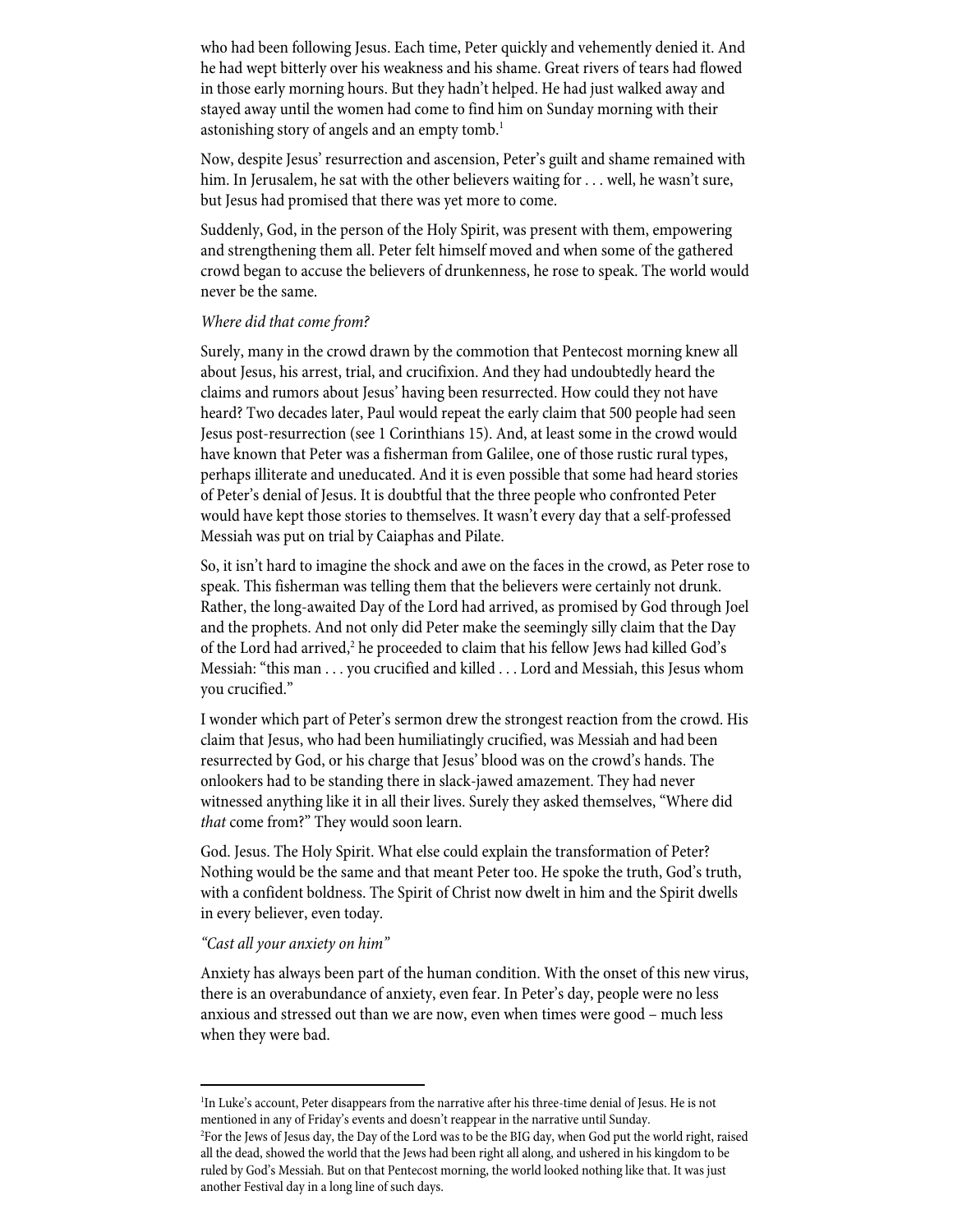For the ancients, the heavens were populated with countless gods and goddesses, any of whom might take a disliking toward you or your neighbors on a whim. The pantheon of the gods was like one big soap opera, far removed from any human control. The gods would do what they wanted, when they wanted. People coped with the whims of the gods in different ways. Some, like the Epicureans, decided that since they couldn't control their capricious gods, they'd simply grab all the pleasure and happiness they could in life.<sup>3</sup> Others, like the Stoics, sought to make themselves immune to anxiety by learning a detached self-sufficiency, which they called "contentment."4

Far from promoting some sort of detached self-sufficiency, in a letter written long after the Day of Pentecost recounted in Acts 2, Peter urges the Christians to throw their anxieties and worries upon God, for it is God who cares for these believers. It is God who will "restore, support, strengthen, and establish" the believers, even as they discipline themselves and stay vigilant against the work of Satan. Peterson paraphrases Peter this way: "this generous God . . . will have you put together and on your feet for good. He gets the last word; yes, he does."

In his letter to the Christians in Philippi, Paul uses the language of the Stoics. This is the only place in his letters that Paul refers to himself as "content" (*autarkes* in the Greek). Paul would often use the language and vocabulary of his audience when he spoke to them about Jesus Christ.<sup>5</sup> But Paul always meant something different too; there was always a Christian perspective. For the Stoics, contentment was all about being independent, needing no one else. That way, the content person, the confident person, couldn't be harmed by the emotions or slights or needs of others. It is resting in the Lord whatever comes.

Paul, you see, is writing from prison and he knows that he may soon executed. Nonetheless, his letter to the Philippians is filled with joy. He has learned to be content in all things, even facing imprisonment and execution with confidence, for, as he says, "I can do all things through him who strengthens me."

How has Paul learned this? What is his "secret"? Paul has learned that he can do all things – such as being content in all circumstances – through God. It is God who gives Paul the strength that he needs to be free from worry and anxiety. Paul's secret is that he has come to understand and truly embrace the psalmist's portrait of God as the good shepherd. Though Paul languishes in prison, he will "fear no evil," confident that God will lead him to green pastures and still water. Paul's cup will always overflow – in all circumstances. He knows that he will dwell in God's house forever, because nothing – "not death, nor life, nor angels, nor rulers . . . nor anything else in all creation will be able to separate us from the love of God in Christ Jesus" (Romans 8:38-39). Such confidence in God and the strength he provides is the basis for Paul's joyful contentment . . . and Peter's boldness.

### *Unlearning "self-reliance"*

Both Peter and Paul point us in the same direction – toward God. Peterson renders 1 Peter 5:6-7 this way: "So be content with who you are, and don't put on airs. God's

<sup>3</sup> Epicurus taught that since we have no life other than this one, the good life is the life bringing the most pleasure and happiness now. It is unfortunate that "Epicureanism" has come to be associated with a profligate and luxurious lifestyle. This is not what Epicurus had in mind. He led a simple, honest life, believing that justice, honesty, and simplicity were the truest paths to a happy and pleasurable life. 4 For Stoics, humans become virtuous through knowledge, enabling us to live in harmony with nature and achieve a profound sense of happiness, freedom from emotion, and detachment from the turmoil of life – to be content and self-sufficient in all things.

<sup>5</sup> For example, Acts 17 tells the story of Paul's appearance before a council of Greek philosophers in Athens. There, Paul talks to them in their language, speaking to their issues. The Greeks had always questioned the nature of "being." Paul told them that it is in the Lord God that we live, move, and "have our being." He talked to them about Jesus, but in their own words and ideas. Paul knew that all truth is God's truth; that , in God, the Greeks could find the answers they had long sought.